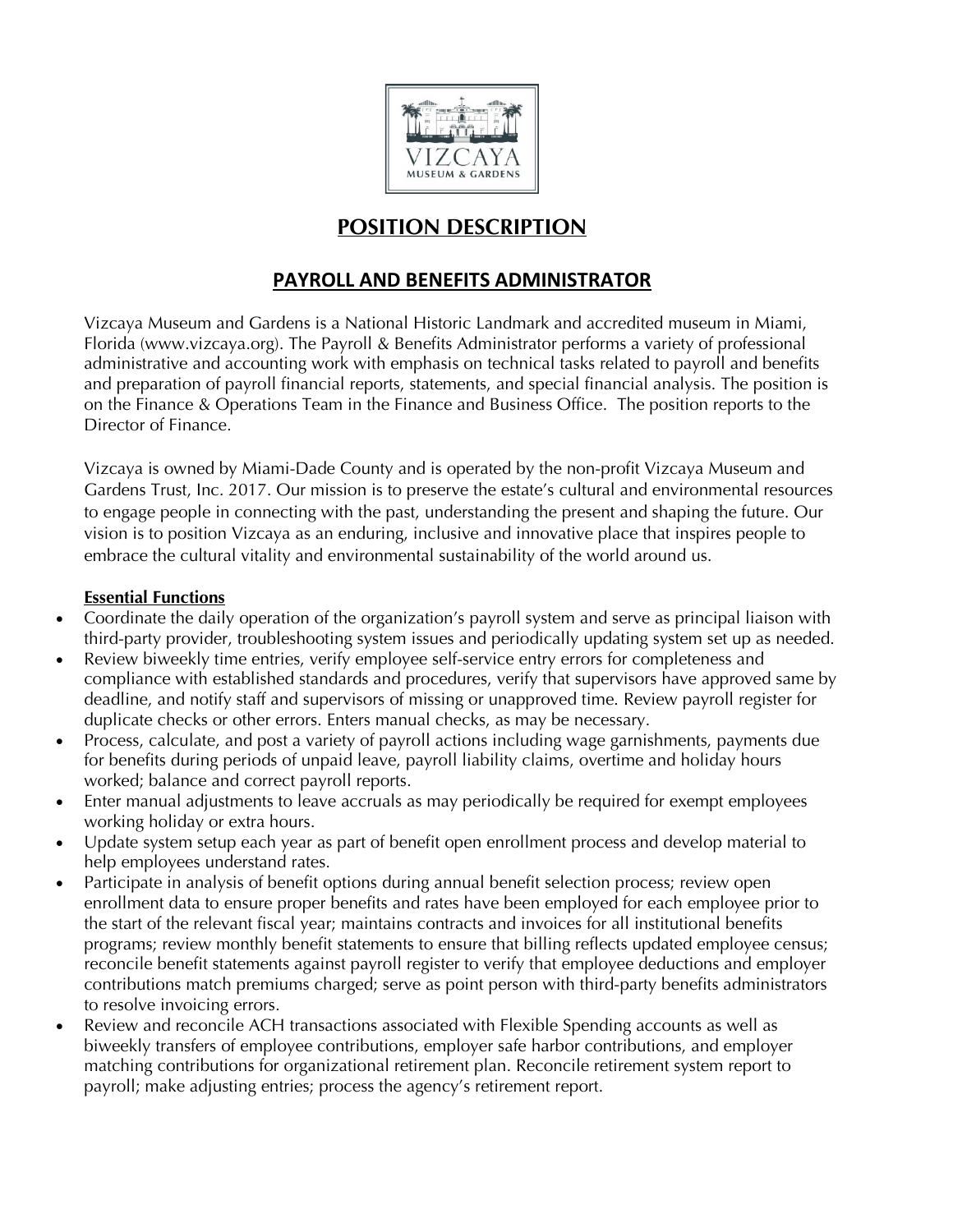- Prepare semi-monthly payroll and all related payroll reports including tax deposits, 941 quarterly filings, and W-2's and other year-end reports; reconcile 941 quarterly reports to the general ledger.
- Investigate employee direct deposit ACH returns
- Prepare accounting records and financial and statistical reports related to payroll.
- Research and analyze regulatory updates and other information impacting the payroll system; implement required changes to system.
- Serve as liaison with financial institutions, auditors and departments and offices regarding payrollrelated issues.
- Prepare payroll posting to the general ledger and monthly accruals; prepare ACH transfers.
- Assist independent auditors in their performance of annual audit.
- Review worker's compensation codes on a regular basis with human resources and assist during the annual worker's compensation audits.
- Serve as a backup to the Junior Accountant & Procurement Administrator.
- Perform related duties as assigned.

This job description is not designed to be comprehensive; duties, responsibilities and activities may change at any time with or without notice.

#### **Position Requirements**

- At least 3 years of work experience in human resources with a concentration in payroll.
- Associate degree in human resources or a related field.
- Deep and current knowledge of human resources with concentration in payroll and benefits administration. Considerable knowledge of basic accounting principles and practices.
- Highly motivated, organized, accurate and detail-oriented individual, who strives for excellence.
- Demonstrated leadership, teambuilding, communications, project management and financial management skills.
- Positive attitude, good interpersonal skills, flexibility and commitment to collaboration, customer service, strategy and innovation.
- English fluency.
- Proficiency with Microsoft Office.

#### **Factors Vizcaya Will Consider When Evaluating Applicants and Determining Compensation**

- Additional relevant work experience, training and education.
- Spanish, Haitian Creole and other language skills.

#### **Compensation**

Vizcaya Museum and Gardens offers competitive compensation with generous paid leave, retirement benefits, and robust medical and other insurance for full-time employees. Salary will be based on the selected candidate's experience and skills. The anticipated compensation is approximately \$53,000 for someone meeting the requirements of the position to approximately \$58,000 for someone exceeding them.